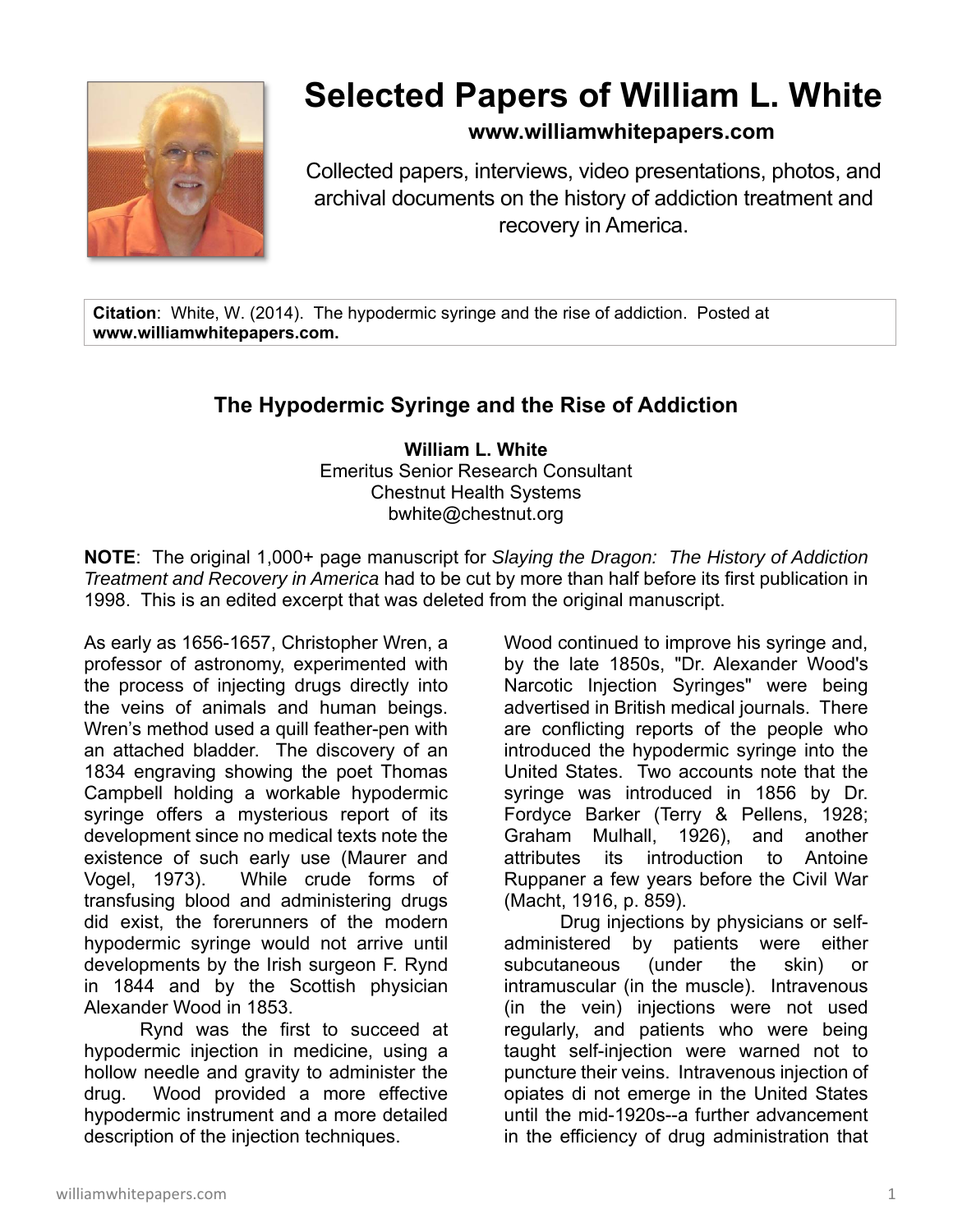exerted a profound effect on the future history of opiate addiction.

Before the hypodermic syringe came into use, people took opiates by mouth, through the nose (snuffing), through rectal suppositories, by absorption (massaging the drug into the skin--a technique introduced in 1809 by an English physician named Wheeler), by placing opiates in open wounds, or by blistering or lancing the skin and then inserting the drug--this last technique introduced by the French Physicians Dr. A. J. Lesieur in 1825 and Dr. G.V. Lafargue in 1836 (Howard-Jones, 1971; Hubbard, 1881).

Unlike earlier methods, the syringe provided an extremely efficient way of administering the drug--a method so efficient that its promoters claimed it could reduce the risks of addiction, because injection could take away the pain with smaller quantities of morphine than the doses required using other methods. In fact, Dr. Wood did not believe that morphine would be addictive if it were injected. Tragically and paradoxically, his wife was one of the first people to die from an overdose of morphine administered by hypodermic syringe.

 Death was not the only unforeseen consequence of the hypodermic syringe. Abscesses and infections were common because of the failure of both physicians and patients to sterilize their syringes and needles. In 1867, Joseph Lister alerted the medical community to the widespread reality of infection from microbiological contamination in surgery. However, it would still be many years before sterilization became part of the ritual of drug injection. Meanwhile, morphine was routinely being injected by physicians, and by patients themselves, through non-sterile syringes and needles (Howard-Jones, 1971).

In spite of these risks, the hypodermic syringe became a mainstay in medicine. The syringe was not widely available at the beginning of the war, but its use increased by the end of the war, and its distribution to patients--particularly to sick or injured veterans--became widespread in the years following the Civil War. Magendie's introduction of a morphine solution for

hypodermic use sped the spread of morphine injection into the population at large (Pettey, 1913).

The syringe became something of a social must to have. Many women had their syringes jeweled, so they could be disguised as charms and worn on their clothes. The less affluent ordered their hypodermic syringes from the Sears and Roebuck catalogue, which in 1897 sold kits ranging from \$1.50 to \$2.75, with extra needles available at 25 cents each.

The hypodermic syringe was an amazing advance in drug administration, and the injection of morphine became a medical panacea in the years following the Civil War. David Courtwright describes this era's morphine-filled hypodermic syringe as a magic wand that could cure little, but could relieve everything (Courtwright, 1978).

One of the first articles signaling alarm about addiction from injection of morphine was a T.C. Albutt report in the *Lancet* in 1864. Such reports became common in the 1870s, when hypodermic drug use gained wide popularity. In 1879, in his text, The Hypodermic Method, Dr. Robert Bartholow warned of the following dire consequence of this new invention:

*The introduction of the hypodermic has placed in the hands of man a means of intoxication more seductive than any which has heretofore contributed to his craving for narcotic stimulation. So common now are the instances of habitual use, and so enslaving is the habit when indulged in by this mode, that a lover of mankind must regard the future with no little apprehension* (Quoted in Kane, 1880).

 In 1915 Charles Towns, founder of an addiction treatment hospital in New York City, declared that he considered the syringe "the chief creator of the drug habit in this country" (Towns, 1915, p. 9). The problem was not that there were no warnings about the practice of injecting narcotics; it was that the use of the hypodermic syringe was traveling faster than the knowledge of its potential dangers (Musto, 1985). By the early 1920s, there were clinical reports of